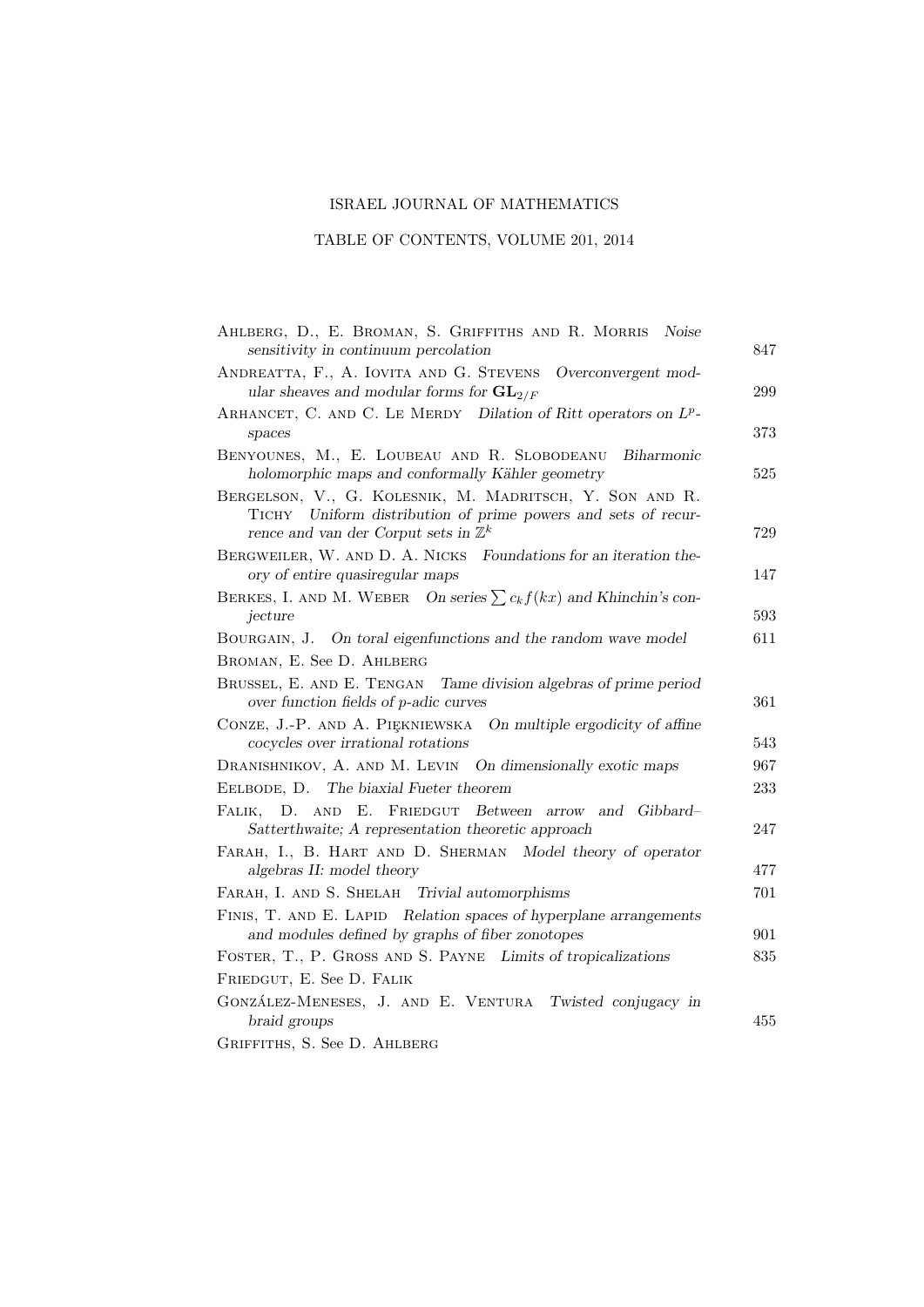| GROSS, P. See T. FOSTER                                                                                                                                           |     |
|-------------------------------------------------------------------------------------------------------------------------------------------------------------------|-----|
| HART, B. See I. FARAH                                                                                                                                             |     |
| IOVITA, A. See F. ANDREATTA                                                                                                                                       |     |
| KIWI, J. Puiseux series dynamics of quadratic rational maps                                                                                                       | 631 |
| KOJMAN, M. Shelah's revised GCH theorem and a question by Alon                                                                                                    |     |
| on infinite graphs colorings                                                                                                                                      | 585 |
| KOLESNIK, G. See V. BERGELSON                                                                                                                                     |     |
| KWIATKOWSKA, A. Large conjugacy classes, projective Fraïssé limits<br>and the pseudo-arc                                                                          | 75  |
| LAPID, E. See T. FINIS                                                                                                                                            |     |
| LEVIN, M. See A. DRANISHNIKOV                                                                                                                                     |     |
| LI, W. $\Delta_2$ degrees without $\Sigma_1$ induction                                                                                                            | 989 |
| LIMA, B., N. SANTOS AND P. SOUSA Translation hypersurfaces with<br>constant scalar curvature into the Euclidean space                                             | 797 |
| LOKE, H. Y., J. MA AND U-LIANG TANG Transfers of K-types on<br>local theta lifts of characters and unitary lowest weight modules                                  | 1   |
| LOUBEAU, E. See M. BENYOUNES                                                                                                                                      |     |
| MA, J. See H. Y. LOKE                                                                                                                                             |     |
| MADRITSCH, M. See V. BERGELSON                                                                                                                                    |     |
| MCCUTCHEON, R. AND A. WINDSOR D sets and a Sárközy theorem<br>for countable fields                                                                                | 123 |
| LE MERDY, C. See C. ARHANCET                                                                                                                                      |     |
| MONTALDO, S. AND I. I. ONNIS Helix surfaces in the Berger sphere                                                                                                  | 949 |
| MORRIS, R. See D. AHLBERG                                                                                                                                         |     |
| NICKS, D. A. See W. BERGWEILER                                                                                                                                    |     |
| ONNIS, I. I. See S. MONTALDO                                                                                                                                      |     |
| PAPAGEORGIOU, N. S. AND F. PAPALINI Seven solutions with sign<br>information for sublinear equations with unbounded and indefinite<br>potential and no symmetries | 761 |
| PAPALINI, F. See N. S. PAPAGEORGIOU                                                                                                                               |     |
| PAYNE, S. See T. FOSTER                                                                                                                                           |     |
| PIĘKNIEWSKA, A. See J.P. CONZE                                                                                                                                    |     |
| PIKHURKO, O. On possible Turán densities                                                                                                                          | 415 |
| PUDER, D.<br>Primitive words, free factors and measure preservation                                                                                               | 25  |
| RAINER, A.<br>Differentiable roots, eigenvalues, and eigenvectors                                                                                                 | 99  |
| ROYCHOWDHURY, M. K. Hausdorff and upper box dimension estimate                                                                                                    |     |
| of hyperbolic recurrent sets                                                                                                                                      | 507 |
| SANTOS, N. See B. LIMA                                                                                                                                            |     |
|                                                                                                                                                                   |     |